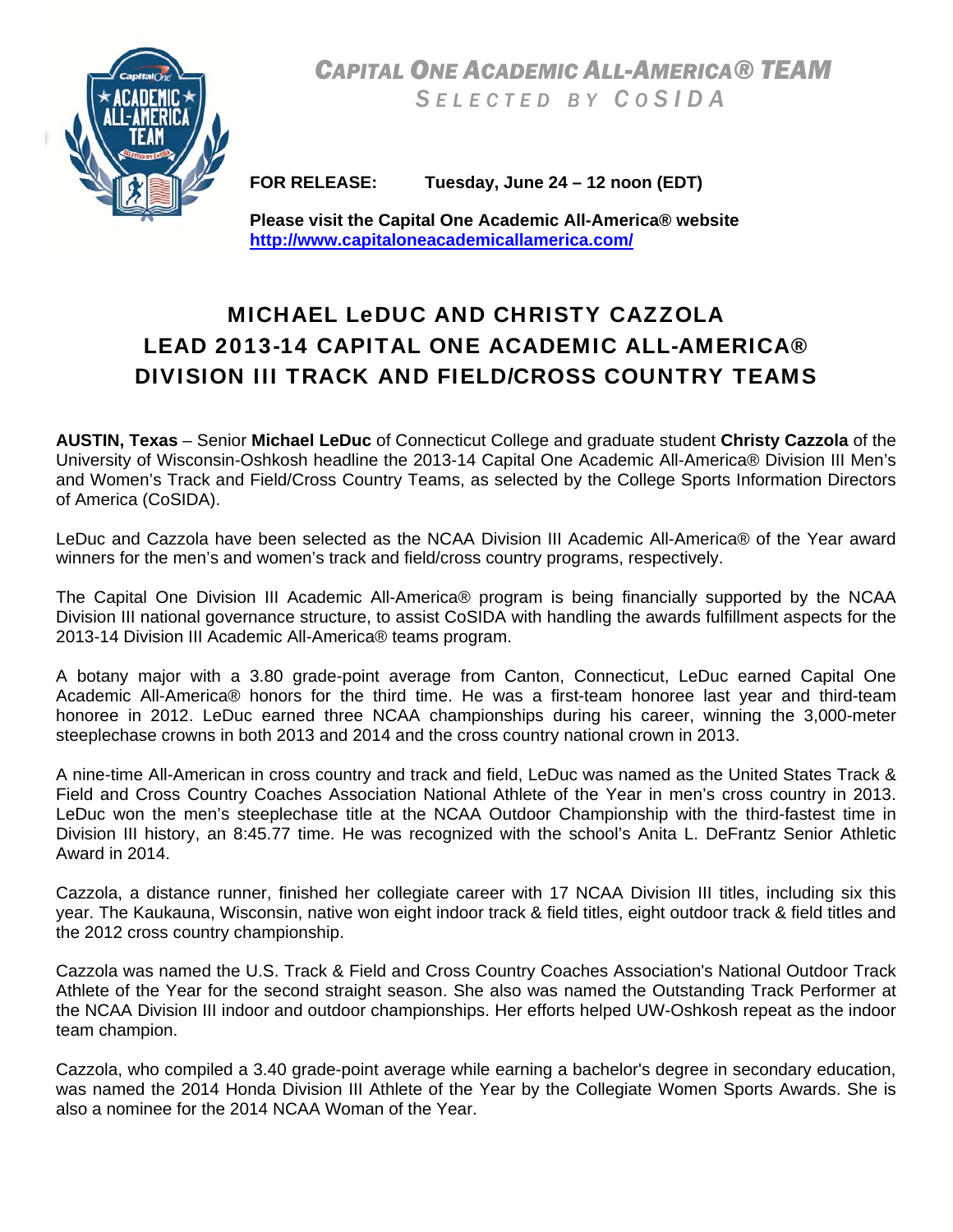LeDuc and Cazzola are two of five track and field/cross country student-athletes (three women, two men) to earn Capital One Academic All-America® honors three times in their careers.

Senior **Johnny Rutford** of Nebraska Wesleyan University repeats as a first-team selection, after earning thirdteam honors in 2012. An accounting major with a 3.96 G.P.A. from Lincoln, Nebraska, Rutford completed his eligibility in 2013 in cross country by earning his third straight trip to the NCAA Division III National Championship. He was the runner-up in the Great Plains Athletic Conference Championship, while earning All-Central Region honors for the third straight year. He was a four-time GPAC track and field champion and 11 time All-GPAC honoree. Rutford has earned an NCAA Postgraduate Scholarship.

Rutford is joined on the first-team by Nebraska Wesleyan teammate **Brock Taute,** a junior from Bertrand, Nebraska, and a physics major with a 3.98 G.P.A. Taute earned the Elite 89 Award at the 2014 NCAA Division III Indoor Track and Field National Championship, qualifying in the mile run. Taute finished 10th in the steeplechase at the Division III Outdoor Championship, while earning GPAC titles in the indoor mile, indoor 3,000-meter run and outdoor steeplechase this season. He is a 10-time All-GPAC track and field performer, and earned the NAIA national Duer Scholarship award as the top junior athlete in all sports.

Augustana (Illinois) College has two student-athletes on the first team -- senior **Josh Eisenberg** and junior **David Voland.** Both are now two-time Academic All-America® honorees, after each earned third-team honors last season.

A biology/pre-medicine major with a 3.96 G.P.A. from Spring Grove, Illinois, Eisenberg earned trips to the NCAA championships in the indoor heptathlon and the outdoor decathlon, finishing 12th in the heptathlon and 15th in the decathlon. Augustana's and the College Conference of Illinois and Wisconsin's record-holder in the heptathlon, he won the conference title in the event in 2014, one of six All-CCIW honors he earned in his career. He earned an NCAA Postgraduate Scholarship in 2014, while also receiving the CCIW's Jack Swartz Award and Augustana's Erickson Award.

A math and secondary education major with a 3.81 G.P.A. from Batavia, Illinois, Voland has earned NCAA All-American honors eight times in his career, five times as a member of the 1,600-meter relay and three times in the 400-meter hurdles. At the 2014 NCAA Outdoor Championship, Voland placed second in both the 400 hurdles and 1,600 relay. He has earned CCIW titles nine times in his career, including three straight times in the 400 hurdles, with a conference record in the event this year. Voland has also earned CCIW Athlete of the Week honors three times in his career.

Wartburg College has two student-athletes on the first team as well -- senior **Daniel Bonthius** and junior **Colt Feltes.** Bonthius earned first-team Academic All-America® honors for the second straight year.

Bonthius earned All-America honors in the 800-meter run in 2013 and is a two-time Iowa Intercollegiate Athletic Conference champion in the event. He earned the NCAA Elite 89 award in 2013. He was the anchor on the 3,200-meter relay squad that broke the school record at the IIAC Championship this season, helping the Knights to a sweep of the indoor and outdoor conference titles. He is a biology major with a 4.00 G.P.A. from Iowa City, Iowa.

Wartburg teammate Feltes is an accounting and business administration major with a 3.52 G.P.A. from Delhi, Iowa. Feltes won the national title in the shot put at the 2014 Division III Indoor Championship, while placing third in both the shot put and discus at the 2014 Division III Outdoor Championship. He is Wartburg's first shot put national titlist and first male All-American in the discus, and holds the school record in the shot put, discus and hammer throw. He earned IIAC MVP honors in field events at the indoor conference championships.

Bonthius is one of three first-team Capital One Academic All-America® men's athletes have perfect 4.00 G.P.A.s, joining Baldwin Wallace University sophomore **Ben Beidleman** and Ohio Northern University junior **Nathan Rosenbaum.** Joining them with 4.00 G.P.A.s are Hamline University junior **Mark Volker,** a secondteam honoree, and Colby College junior **Brett Sahlberg,** a third-team selection.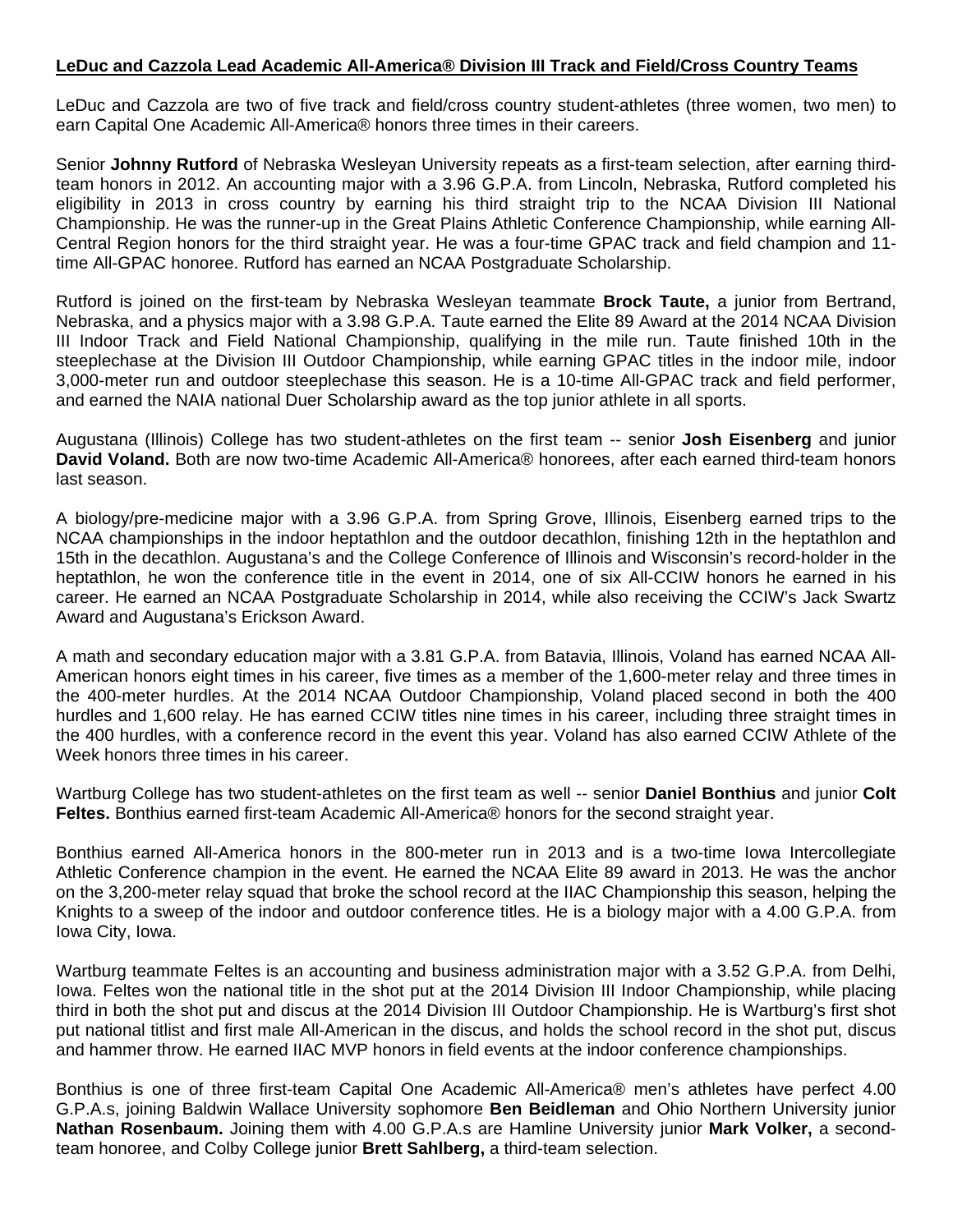An economics and accounting major with a 4.00 G.P.A. from Washington, D.C., Beidleman earned Division III All-America honors in the outdoor 200-meter dash by finishing eighth. He was also a member of the nation's fastest 4x100-meter relay squad during the regular season that placed ninth at the national meet. Beidleman has earned Ohio Athletic Conference and All-Ohio championships twice each in his career. He is a Dean's List honoree and Jacket Scholar, a member of the Alpha Lambda and Chi Sigma Alpha honoraries and an Academic All-OAC pick.

A mechanical engineering major from Orrville, Ohio, Rosenbaum earned the Elite 89 award at the 2013 Division III Cross Country Championship. A three-time All-OAC honoree in cross country, he finished eighth at the Division III regional in 2013 to qualify for nationals. In track and field, he claimed OAC titles in the indoor 5,000-meter run and outdoor 10,000-meter run. He has earned Dean's List honors every semester of his college career.

**Tyler Bauer** of Muhlenberg College, a junior biology and music major with a 3.94 G.P.A. from Northampton, Pennsylvania, earned Capital One Academic All-America® honors for the second time, after earning secondteam honors last year. He earned All-America honors for the second straight year in the javelin, finishing sixth this season after claiming a fifth-place finish last year. The three-time Centennial Conference champion in the javelin, he earned conference championships Most Outstanding Performer honors this year. The school and conference championship record-holder in the event, he earned Centennial Scholar-Athlete of the Year honors.

York (Pa.) College senior **Tim Hartung** has also earned Academic All-America® honors for the second straight year, after being named as a third-team selection last year. A nursing major with a 3.60 G.P.A. from Mohnton, Pennsylvania, Hartung earned seven Division III All-America honors -- three times in outdoor track, two times in indoor track and two times in cross country. A four-time Capital Athletic Conference titlist in cross country, he earned CAC Runner of the Year honors five times (cross country twice, indoor track twice, outdoor track once), winning conference titles 16 times in all in his career. He has earned CAC All-Academic honors four times and was named the school's Outstanding Senior Male Athlete.

University of Wisconsin-Stout senior **Zach Anderson** has earned Capital Academic All-America® honors for the first time. An engineering technology major with a 3.53 G.P.A. from Frederic, Wisconsin, Anderson earned the NCAA Division III title in the indoor heptathlon, while finishing third in the NCAA outdoor decathlon, both with school-record point totals. He earned the Wisconsin Intercollegiate Athletic Conference title for the third straight year in the decathlon, while winning the WIAC title in the heptathlon for the second straight year. A two-time USTFCCCA All-Academic selection, he has earned the UW-Stout Chancellor's Award for Academic Excellence six times.

John Crain of North Central College, a sociology major with a 3.35 G.P.A. from Dunlap, Illinois, has won Division III national titles in distance events four times in his career, including three titles this season -- the indoor 3,000-meter run, indoor 5,000-meter run and outdoor 10,000-meter run. He also finished second in the outdoor 5,000-meter run and second in the cross country national championships during this school year, part of four national runner-up honors in his career. A 10-time All-American, Crain posted the second-fastest time in Division III history this season with a 28:52.73 effort at the Stanford Invitational. He is a 2013 USTFCCCA All-Academic selection in both cross country and track.

University of Mount Union junior **Sean Donnelly** is an exercise science major with a 3.55 G.P.A. from Willoughby, Ohio. Donnelly dominated the throwing events this year in Division III, winning the hammer throw and shot put titles at the Division III Outdoor Championship, while winning the indoor title in the weight throw with the second-best mark in Division III history. He also placed seventh in the outdoor discus, part of his six career All-American honors. Donnelly earned USTFCCCA National Field Athlete of the Year honors, while earning Outstanding Field Athlete of the Meet honors at both the indoor and outdoor OAC Championships. He won five conference titles in weight events this season, and was part of Mount Union's team national title in NCAA outdoor competition.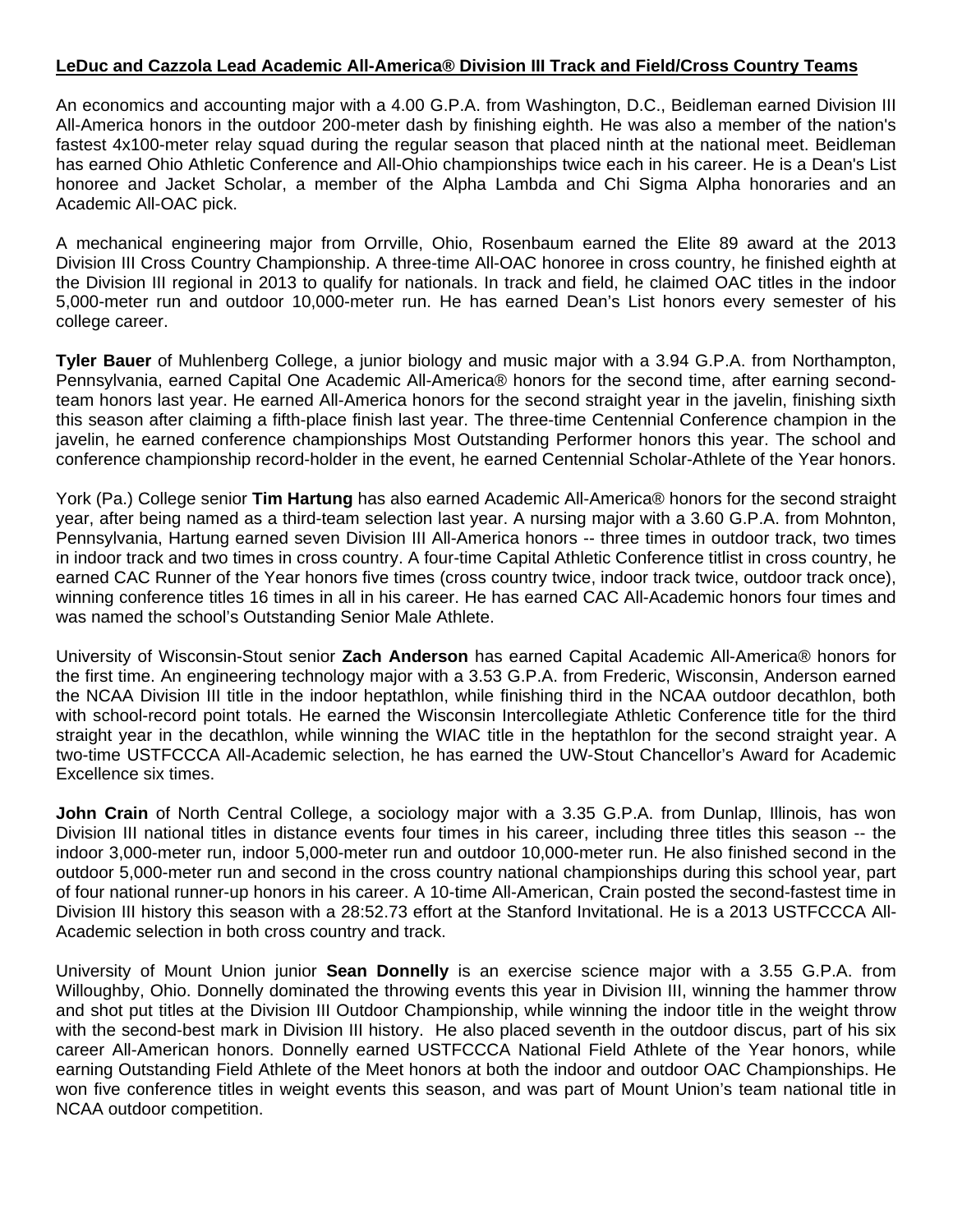Whitworth University senior **Jonathan Hoff** is an engineering physics major with a 3.93 G.P.A. from Napa, California. Hoff earned All-America honors with a sixth-place finish in the 110-meter hurdles at the NCAA Outdoor Championship. He earned Northwest Conference outdoor titles in both the 110-meter hurdles and the long jump. Hoff is a member of both the Laureate Society and the Dean's Honor Roll at Whitworth.

The 15 members of the Capital One Academic All-America® men's track and field/cross country first team have an average G.P.A. of 3.79.

Cazzola is one of two graduate students on the 15-woman first team that includes 11 seniors and two juniors. The 15 women on the Capital One Academic All-America® women's track and field/cross country first team have an average G.P.A. of 3.79, with **Ashley Meadows** from Texas Lutheran University and **Lauren Rice** from Augsburg College both recording perfect 4.00 G.P.A.s.

Meadows, a molecular biology/chemistry major from Schertz, Texas, is a repeat selection to the Capital One Academic All-America® team after earning third-team honors in 2013. Meadows was part of five conference championships during her career at TLU, including four in track and field.

Rice, a communications major from Minnetonka, Minnesota, was an Elite 89 honoree this winter after earning All-America honors in the 5,000 meters at the 2014 NCAA Division III Indoor Championship and repeated as an All-America in May by finishing fifth in the 10,000 meters at the outdoor championship.

**Julie Eagle**, from Worcester Polytechnic Institute, joins Cazzola as earning Capital Academic All-America® accolades while pursuing graduate studies. Eagle is a Rock Island, Illinois, native and a 3.58 G.P.A. student as a mechanical engineering major.

Eagle earned three All-America honors in her high-jumping career after finishing second in both the 2013 and 2014 Outdoor Championships and third at the 2014 Indoor Championships.

Senior thrower **Breanna Strupp** joins Cazzola as a second representative from UW-Oshkosh. An education major with a 3.72 G.P.A., Strupp finished third in the discus at the outdoor championship to earn All-America honors and help her squad to a second place finish at the meet. She is a Slinger, Wisconsin, native.

Washington (Mo.) University also has two representatives on the first team: senior **Anna Etherington** and junior **Lucy Cheadle**.

Etherington, a systems engineering major from Deer Park, Illinois, with a 3.67 G.P.A., won the pole vault national championship at the outdoor championship this spring. A six-time All-America, Etherington posted a school-record 4.15-meter vault to win the title. She is a two-time Capital One Academic All-America®, after having earned second-team accolades in 2013.

Cheadle is also a repeat Capital One Academic All-America® honoree, earning a third-team selection in 2013, and boasts a 3.78 G.P.A. as a chemical engineering major. She is a three-time All-America in cross country and won the national championship this spring in the 3,000-meter steeplechase. Indoors, she earned All-America status in both the 3,000- and 5,000-meter races, the latter for the third consecutive year.

Wartburg's **Kayla Hemann** can join Cheadle as three-time Capital One Academic All-America® honorees next spring. She was a third-team selection in 2013.

An accounting student with a 3.84 G.P.A., from Stacyville, Iowa, Hemann is a three-time All-America in outdoor track after finishing fourth this spring in the shot put. In 2013, she posted a runner-up performance in the shot and a fourth-place showing in the discus.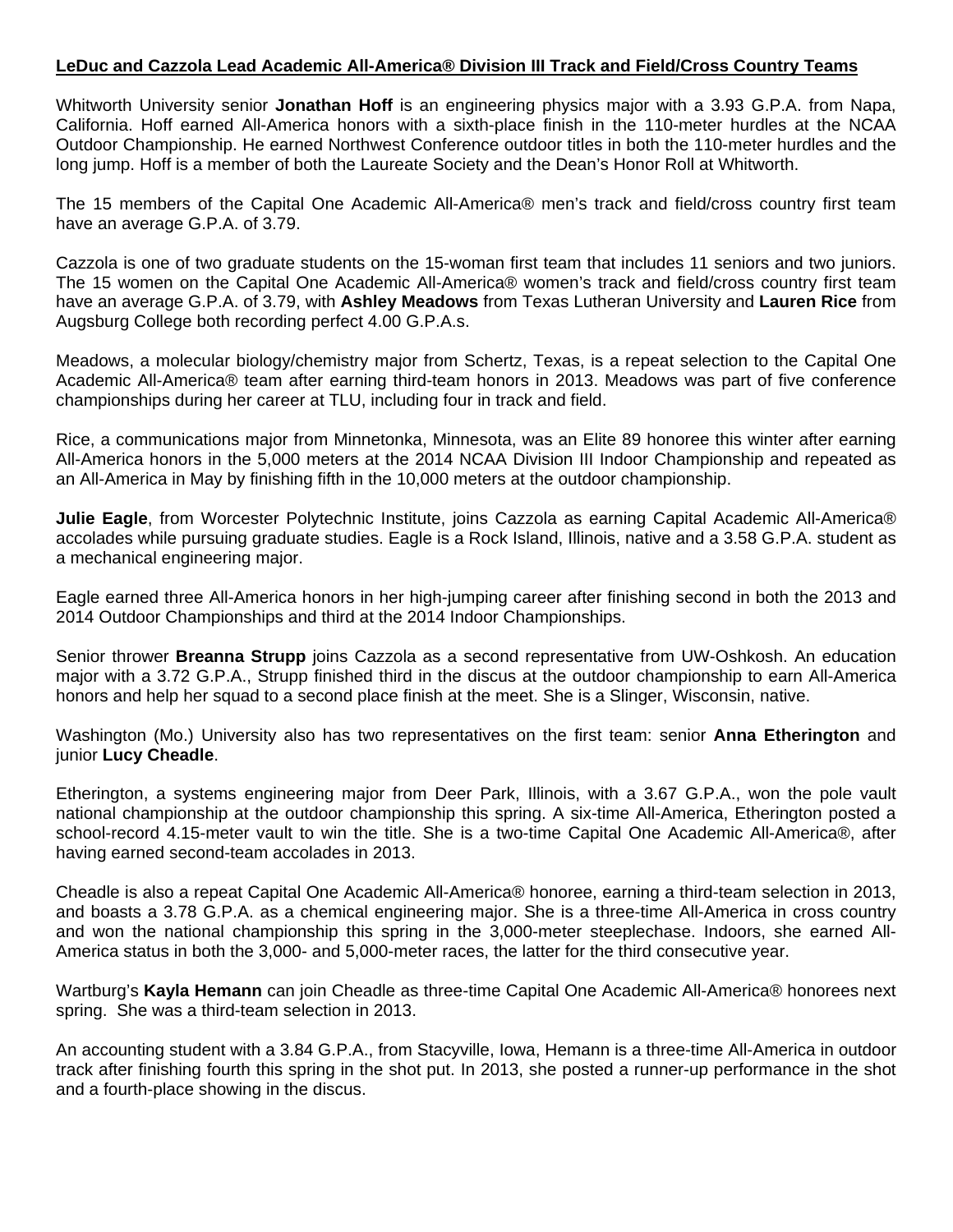**Amina Avril**, who earned a 3.32 G.P.A. as a political science major at Williams College, adds her first team Capital One Academic All-America® accolade to the eight All-America honors she earned in throwing events in her career. This year, the Decatur, Georgia, native won the weight throw at the indoor championship and the hammer throw outdoors with school record tosses of 20.01 and 58.52 meters, respectively. Avril also previously earned All-America honors in the discus.

**Heather Gearity**, from Montclair State University, graduated last month with a 3.85 G.P.A. as a biology major. A hurdler, Gearity earned a pair of All-America honors at the outdoor championships with a fourth-place showing in the 400 meter hurdles and by running the leadoff leg in the 4 x 400 meter relay. That squad finished seventh. Gearity, a Rutherford, New Jersey native, is now a three-time Capital One Academic All-America®.

Oberlin College's **Molly Martorella** was a biochemistry/neuroscience double major and finished her academic career with a 3.87 G.P.A. The Winchendon, Massachusetts, product earned cross country All-America honors during her career and capped her outdoor track participation last month by competing in both the 5,000- and 10,000-meter races at the outdoor championships.

Martorella led Oberlin to four NCAC cross country crowns and was named to the NCAC All-Decade team in cross country, indoor track and outdoor track. Martorella is now a three-time Academic All-America®.

**Sheri McCormack**, from Holland, Michigan, stayed in her hometown to go to Hope College and made the most of it as the Spanish major became the first-ever Hope student-athlete to earn All-America honors in the 1,500 meters with her sixth place finish at the outdoor championship. An NCAA postgraduate scholarship winner who finished with a 3.91 G.P.A., McCormick is headed to dental school at the University of Michigan in the fall.

**Nicole Michmerhuizen** is also a Holland, Michigan, native and posted a 3.99 G.P.A. as a chemical engineering/biochemistry major at Calvin College. Like McCormick, Michmerhuizen earned an NCAA postgraduate scholarship that she will use at Michigan. Michmerhuizen will pursue a doctorate degree in pharmacology at UM.

Now a three-time Capital One Academic All-America® selection, having earned third-team honors in 2012 and first-team accolades last year, Michmerhuizen won the 2013 national championship in the 10,000 meters and was the runner-up this season. Additionally, she was second at the 2013 indoor championship in the 5,000 meters and won the 2012 MIAA Cross Country Championship by 17 seconds.

The final two first-team honorees, **Erica Szpynda** and **Grace Tilton**, both graduated with 3.97 G.P.A.s.

Szpynda, from Berwick, Pennsylvania, and Widener University, was an economics/accounting double major. A thrower, Szpynda was recently named as the Track and Field Performer of the Year by the Philadelphia Inquirer after earning All-America honors in the shot put last month at the outdoor championship.

Szpynda made three trips to the NCAA Championships, was named as Widener's President's Award winner for her contributions to campus life and served as Student Government Association President in her senior year.

Tilton, from Concord, New Hampshire, was an aeronautical engineering major at Rensselaer Polytechnic Institute. She earned All-America honors indoors in the mile run with a fourth place showing at the 2014 NCAA Division III Indoor Championship.

In cross country, Tilton won three meets during in her senior season, including the Liberty League Championship, and was named as the USTFCCCA Atlantic Region Runner of the Year.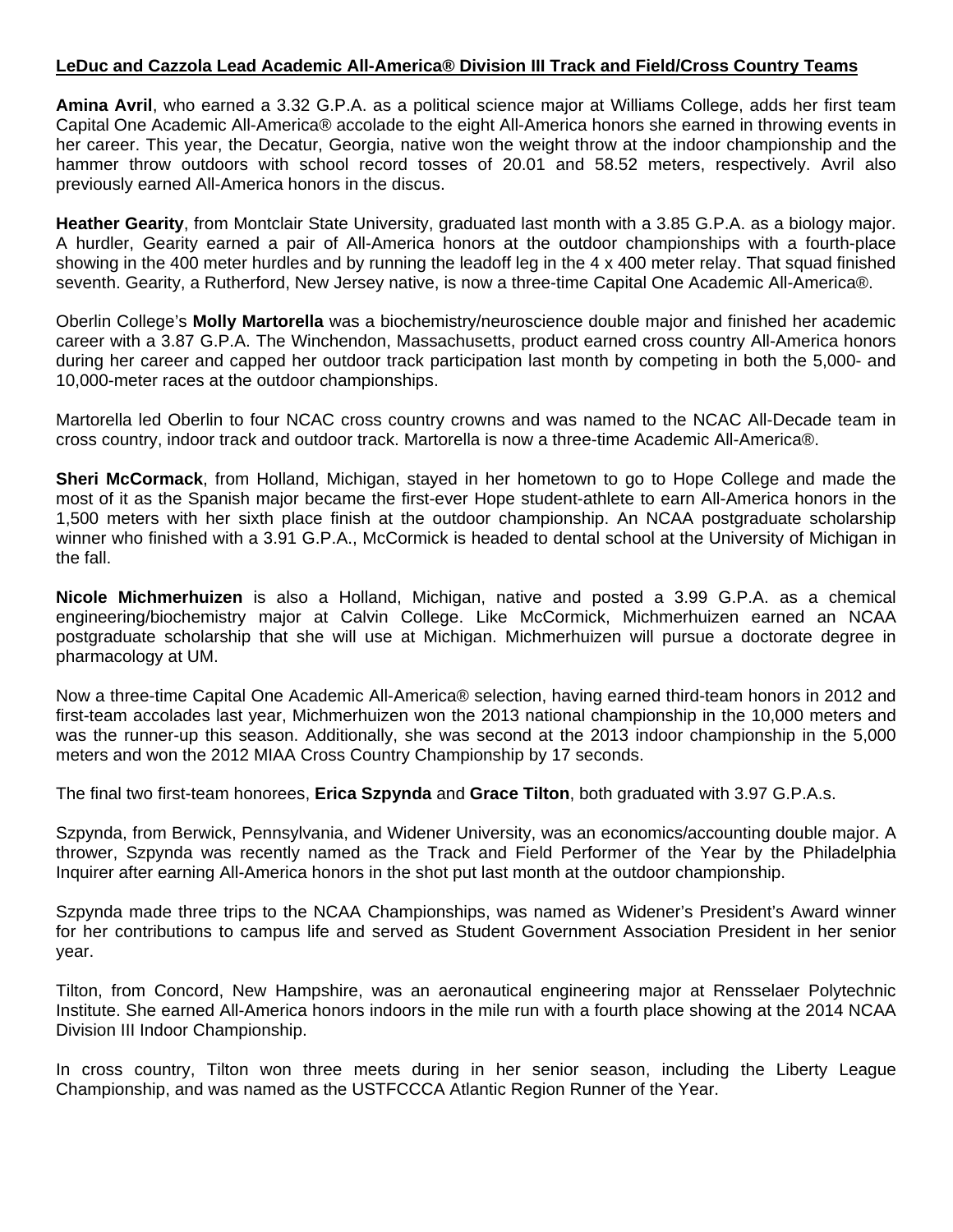## **About Capital One**

Capital One Financial Corporation (www.capitalone.com) is a financial holding company whose subsidiaries, which include Capital One, N.A., and Capital One Bank (USA), N. A., had \$206.9 billion in deposits and \$289.9 billion in total assets as of September 30, 2013. Headquartered in McLean, Virginia, Capital One offers a broad spectrum of financial products and services to consumers, small businesses and commercial clients through a variety of channels. Capital One, N.A. has more than 900 branch locations primarily in New York, New Jersey, Texas, Louisiana, Maryland, Virginia and the District of Columbia. A Fortune 500 company, Capital One trades on the New York Stock Exchange under the symbol "COF" and is included in the S&P 100 index.

# **FOR MORE INFORMATION:**

| Michael MacEachern, Young Harris College (mfmaceachern@yhc.edu)<br>Academic All-America ® Co-Vice-Chair for Publicity/Communications | (706) 379-5106   |
|--------------------------------------------------------------------------------------------------------------------------------------|------------------|
| Don Stoner, Augsburg College (stoner@augsburg.edu)<br>Academic All-America ® Coordinator of Publicity                                | $(612)$ 330-1677 |
| Scott Musa, Shenandoah University (smusa@su.edu)<br>Academic All-America ® Coordinator of Publicity                                  | (540) 665-5417   |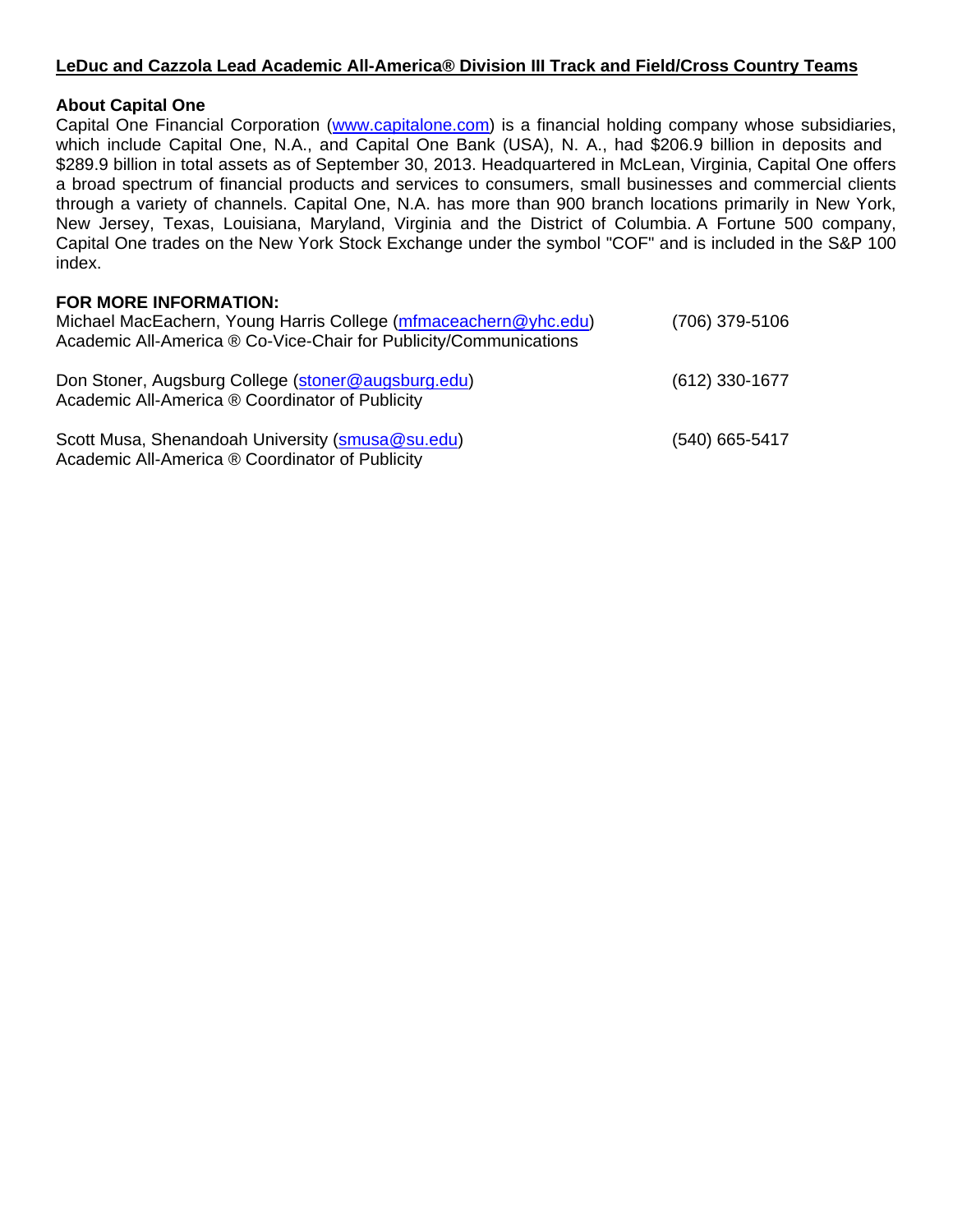

**FIRST TEAM** 

## **SECOND TEAM Name School Yr. Hometown GPA Major**

# **THIRD TEAM**

| Wisconsin-Stout            |
|----------------------------|
| Muhlenberg                 |
| <b>Baldwin Wallace</b>     |
| Wartburg                   |
| North Central (III.)       |
| <b>Mount Union</b>         |
| Augustana (III.)           |
| Wartburg                   |
| York (Pa.)                 |
| Whitworth                  |
| <b>Connecticut College</b> |
| <b>Ohio Northern</b>       |
| Nebraska Wesleyan          |
| Nebraska Wesleyan          |
| Augustana (III.)           |

| Tommie Bardsley        | Nebraska Wesleyan        |     | Sr. Beatrice, Neb.        | 3.54 | Accounting                   |
|------------------------|--------------------------|-----|---------------------------|------|------------------------------|
| Jeremy Brandt          | Wisconsin-Oshkosh        |     | Sr. Wausau, Wis.          | 3.69 | <b>Special Education</b>     |
| <b>Cameron Clause</b>  | Gustavus Adolphus        |     | Sr. Mankato, Minn.        | 3.76 | Chemistry                    |
| Josh Dedering (3)      | Wisconsin-La Crosse      |     | Sr. Neenah. Wis.          | 3.77 | Sport Management             |
| Alan DenAdel           | Pacific Lutheran         | Sr. | Bow, Wash.                | 3.94 | <b>Mathematics</b>           |
| Peter Delap            | Whitworth                |     | Sr. Portland, Ore.        | 3.84 | Marketing                    |
| David Devore           | Augustana (III.)         | Jr. | Midland, Mich.            | 3.58 | Math/Computer Sci            |
| Zachary Erba           | Rose-Hulman              |     | Jr. Warsaw, Ind.          | 3.97 | <b>Biomedical Enginee</b>    |
| Nic Jones              | Thiel                    |     | Jr. Franklin. Pa.         | 3.87 | Early Childhood Ed           |
| David McWilliams       | Rensselaer Polytechnic   |     | Sr. West Harwich, Mass.   | 3.97 | <b>Aeronautical Engine</b>   |
| Adam Pacheck           | Rochester                |     | Sr. Baldwinsville, N.Y.   | 3.94 | <b>Biomedical Enginee</b>    |
| Benjamin Schreck       | MIT                      | Jr. | Sherman Oaks, Calif. 3.68 |      | <b>Electrical Engineerin</b> |
| Tyler Singer-Clark (2) | MIT                      |     | Sr. Falmouth, Mass.       | 3.76 | Computer Science             |
| Adam Scalesse          | U.S. Coast Guard Academy |     | Sr. Longview, Wash.       | 3.39 | Civil Engineering            |
| Mark Volker            | Hamline                  |     | Jr. Cambridge, Minn.      | 4.00 | Bio-Chemistry                |
| Jolan <i>Maguer</i>    | $\bigcap_{i=1}^{n}$      |     | Ir Albian Mich            | מ מ  | Everoice Coionne             |

David Dixon Case Western Reserve Sr. Atlanta, Ga. 3.89 Mechanical Engineering Chris Garrity Widener Jr. Glenolden, Pa. 3.86 Finance Erik Holstege Calvin Jr. Keswick, Va. 3.78 Chemistry Jordan Mizerak **MIT** MIT Sr. Lexington, Mass. 3.92 Mechanical Engineering Drew Padgett Washington (Mo.) Jr. St. Louis, Mo. 3.63 Psychology Jacob Peterson Wisconsin-La Crosse Sr. Nekoosa, Wis. 3.69 Middle Childhood Education Joseph Pia (#) **George Fox** Sr. Newberg, Ore. 3.98 Engineering Brett Sahlberg **Colby** Colby Jr. Duxbury, Mass. 4.00 Biology Kevin Sparks (2) Washington (Mo.) Sr. Geneva, III. 3.49 Political Science / German Trevor Stutzman Messiah Jr. Kutztown, Pa. 3.68 Nutrition & Dietetics Tyler Williams Widener Jr. Hanover, Pa. 3.66 Mechanical Engineering Ben Wolhaupter U.S. Coast Guard Academy Sr. Agoura Hills, Calif. 3.88 Civil Engineering

| <b>Name</b>               | <b>School</b>              | Yr. Hometown           | <b>GPA</b> | <b>Major</b>                  |
|---------------------------|----------------------------|------------------------|------------|-------------------------------|
| Zach Anderson             | Wisconsin-Stout            | Sr. Frederic, Wis.     | 3.53       | Engineering Technology        |
| Tyler Bauer (2)           | Muhlenberg                 | Jr. Northampton, Pa.   | 3.94       | Biology/Music                 |
| Ben Beidleman             | <b>Baldwin Wallace</b>     | So. Washington, D.C.   | 4.00       | Economics                     |
| Daniel Bonthius (1)       | Wartburg                   | Sr. Iowa City, Iowa    | 4.00       | <b>Biology</b>                |
| John Crain                | North Central (III.)       | Sr. Dunlap, III.       | 3.35       | Sociology                     |
| Sean Donnelly             | Mount Union                | Jr. Willoughby, Ohio   | 3.55       | Exercise Science              |
| Josh Eisenberg (3)        | Augustana (III.)           | Sr. Spring Grove, Ill. | 3.96       | Biology/Pre-Medicine          |
| <b>Colt Feltes</b>        | Wartburg                   | Jr. Delhi, Iowa        | 3.52       | Accounting/Business Ac        |
| Tim Hartung (3)           | York (Pa.)                 | Sr. Mohnton, Pa.       | 3.60       | Nursing                       |
| Jonathan Hoff             | Whitworth                  | Sr. Napa, Calif.       | 3.93       | <b>Engineering Physics</b>    |
| Michael LeDuc $(1)$ $(#)$ | <b>Connecticut College</b> | Sr. Canton, Conn.      | 3.80       | Botany                        |
| Nathan Rosenbaum          | Ohio Northern              | Jr. Orrville, Ohio     | 4.00       | <b>Mechanical Engineering</b> |
| Johnny Rutford (1) (#)    | Nebraska Wesleyan          | Sr. Lincoln, Neb.      | 3.96       | Accounting                    |
| <b>Brock Taute</b>        | Nebraska Wesleyan          | Jr. Bertrand, Neb.     | 3.98       | <b>Physics</b>                |
| David Voland (3)          | Augustana (III.)           | Jr. Batavia, III.      | 3.81       | Math & Secondary Educ         |
| <b>CECONID TEAM</b>       |                            |                        |            |                               |

- 
- - -
	-
- **Name School School Yr. Hometown GPA Major<br>
Hank Ballard Birmingham-Southern Sr. Hoover, Ala.** 3.64 Biolog Hank Ballard Birmingham-Southern Sr. Hoover, Ala. 3.64 Biology
	-
	-
	-

# Zach Anderson Wisconsin-Stout Sr. Frederic, Wis. 3.53 Engineering Technology Josh Eisenberg *(3)* Augustana (Ill.) Sr. Spring Grove, Ill. 3.96 Biology/Pre-Medicine Colt Feltes Wartburg Jr. Delhi, Iowa 3.52 Accounting/Business Administration

- 
- 
- 
- 
- 

**2014 Capital One Academic All-America** ® **Men's Track & Field/Cross Country Team Division III**

- 
- David Voland (3) **Augustana (III.)** Jr. Batavia, III. 3.81 Math & Secondary Education

- David Devore **Augustana (III.)** Jr. Midland, Mich. 3.58 Math/Computer Science Zachary Erba Rose-Hulman Jr. Warsaw, Ind. 3.97 Biomedical Engineering Nic Jones Thiel Jr. Franklin, Pa. 3.87 Early Childhood Education Sr. West Harwich, Mass. 3.97 Aeronautical Engineering Adam Pacheck **Rochester Sr. Baldwinsville, N.Y.** 3.94 Biomedical Engineering & Physics Benjamin Schreck MIT MIT Jr. Sherman Oaks, Calif. 3.68 Electrical Engineering & Computer Sci. Tyler Singer-Clark (2) MIT ST. Falmouth, Mass. 3.76 Computer Science & Engineering
- Jalen Weaver Olivet Jr. Albion, Mich. 3.93 Exercise Science

- Wesley DeChristofaro (3) Worcester Polytechnic Sr. Woonsocket, R.I. 3.42 Electrical & Computer Engineering<br>David Dixon Case Western Reserve Sr. Atlanta. Ga. 3.89 Mechanical Engineering
	-

## **Academic All-America® of the Year: Michael LeDuc, Connecticut College**

*(1) Capital One Academic All-America® College Division 1st team in 2013* 

*(2) Capital One Academic All-America® College Division 2nd team in 2013* 

*(3) Capital One Academic All-America® College Division 3rd team in 2013 (#) Capital One Academic All-America® College Division 3rd team in 2012*